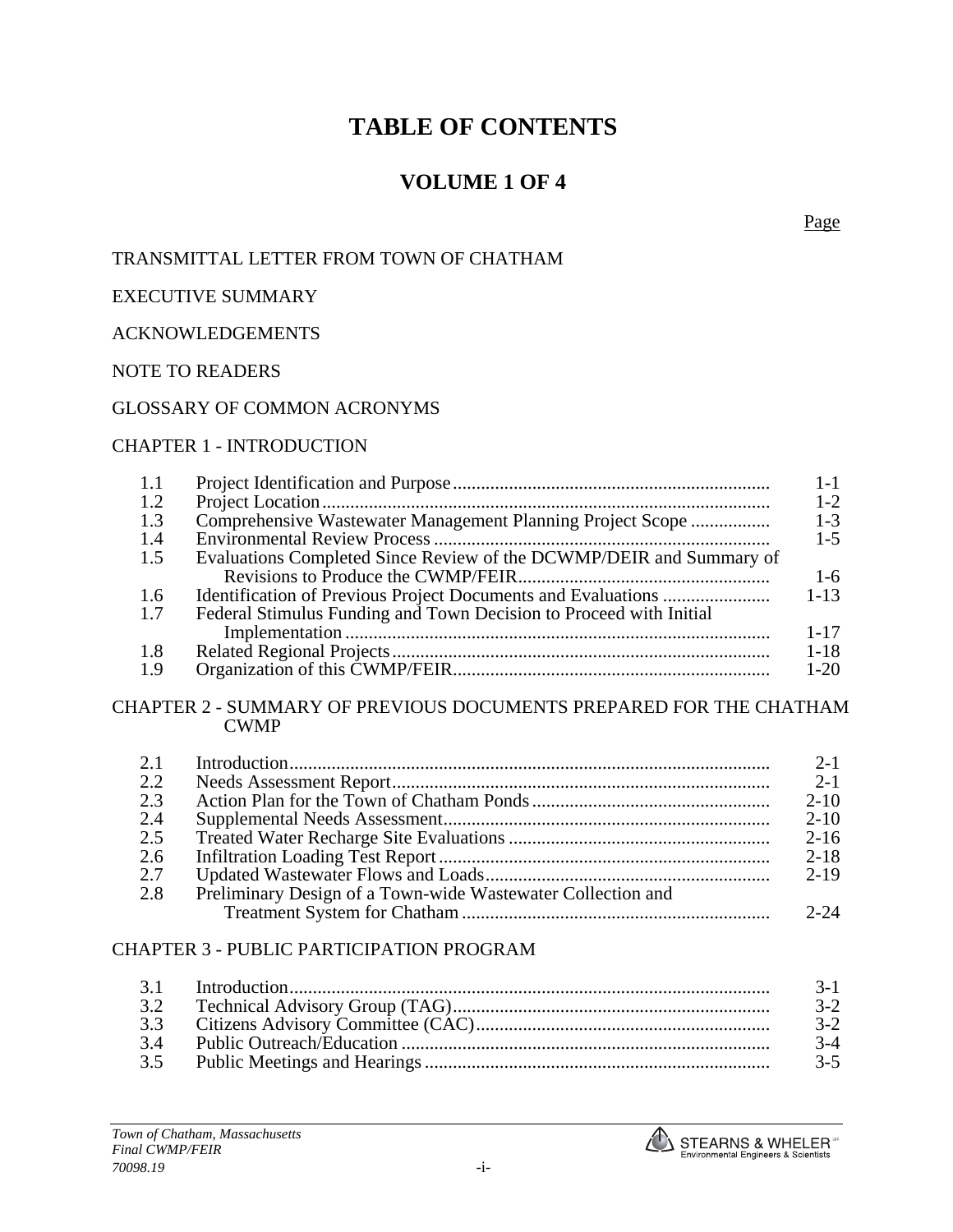### **VOLUME 1 OF 4** (continued)

#### CHAPTER 4 - MASSACHUSETTS ESTUARIES PROJECT AND NITROGEN LIMIT DEVELOPMENT

| 4.1  |                                                                       | $4 - 1$ |
|------|-----------------------------------------------------------------------|---------|
| 4.2  | Summary of MEP Findings for Stage Harbor and South Coastal Embayments | $4 - 3$ |
| 4.3  |                                                                       | $4 - 5$ |
| -4.4 |                                                                       | $4 - 7$ |
| 4.5  | Summary of TMDL Requirements for Wastewater Nitrogen Removal          | $4-9$   |

#### CHAPTER 5 - CENTRALIZED WASTEWATER EVALUATIONS

| 5.1  |                                                                       | $5-1$    |
|------|-----------------------------------------------------------------------|----------|
| 5.2  | Overview of Wastewater Treatment Components and Categories of         |          |
|      |                                                                       | $5 - 3$  |
| 5.3  |                                                                       | $5 - 8$  |
| 5.4  | Alternatives to Expand Nitrogen Removal Capacity in the Existing      |          |
|      |                                                                       | $5-9$    |
| 5.5  | Alternatives to Expand Nitrogen Removal Capacity with New Tankage     |          |
|      |                                                                       | $5-13$   |
| 5.6  |                                                                       | $5 - 15$ |
| 5.7  |                                                                       | $5-16$   |
| 5.8  |                                                                       | $5-19$   |
| 5.9  | Summary of Technology Screening Evaluations for Upgrade and           |          |
|      |                                                                       | $5-22$   |
| 5.10 | Evaluations for Final Screening and Preliminary Design of a Potential |          |
|      |                                                                       | $5-23$   |

#### CHAPTER 6 - DECENTRALIZED WASTEWATER EVALUATIONS

| 6.1 |                                                                         | $6-1$    |
|-----|-------------------------------------------------------------------------|----------|
| 6.2 |                                                                         | $6 - 2$  |
| 6.3 |                                                                         | $6 - 5$  |
| 6.4 | Small Wastewater Treatment Facilities Incorporating Biological Nitrogen |          |
|     |                                                                         | $6 - 6$  |
| 6.5 | Identification of Available Wastewater Treatment Facility Sites for     |          |
|     |                                                                         | $6 - 8$  |
| 6.6 | Collection Systems for Decentralized Alternatives and                   |          |
|     |                                                                         | $6-9$    |
| 6.7 | Possible Wastewater Management District Formation for Operation         |          |
|     |                                                                         | $6 - 10$ |
| 6.8 | Options for Ownership and Management of Decentralized Facilities        | $6 - 11$ |
| 6.9 |                                                                         | $6 - 13$ |

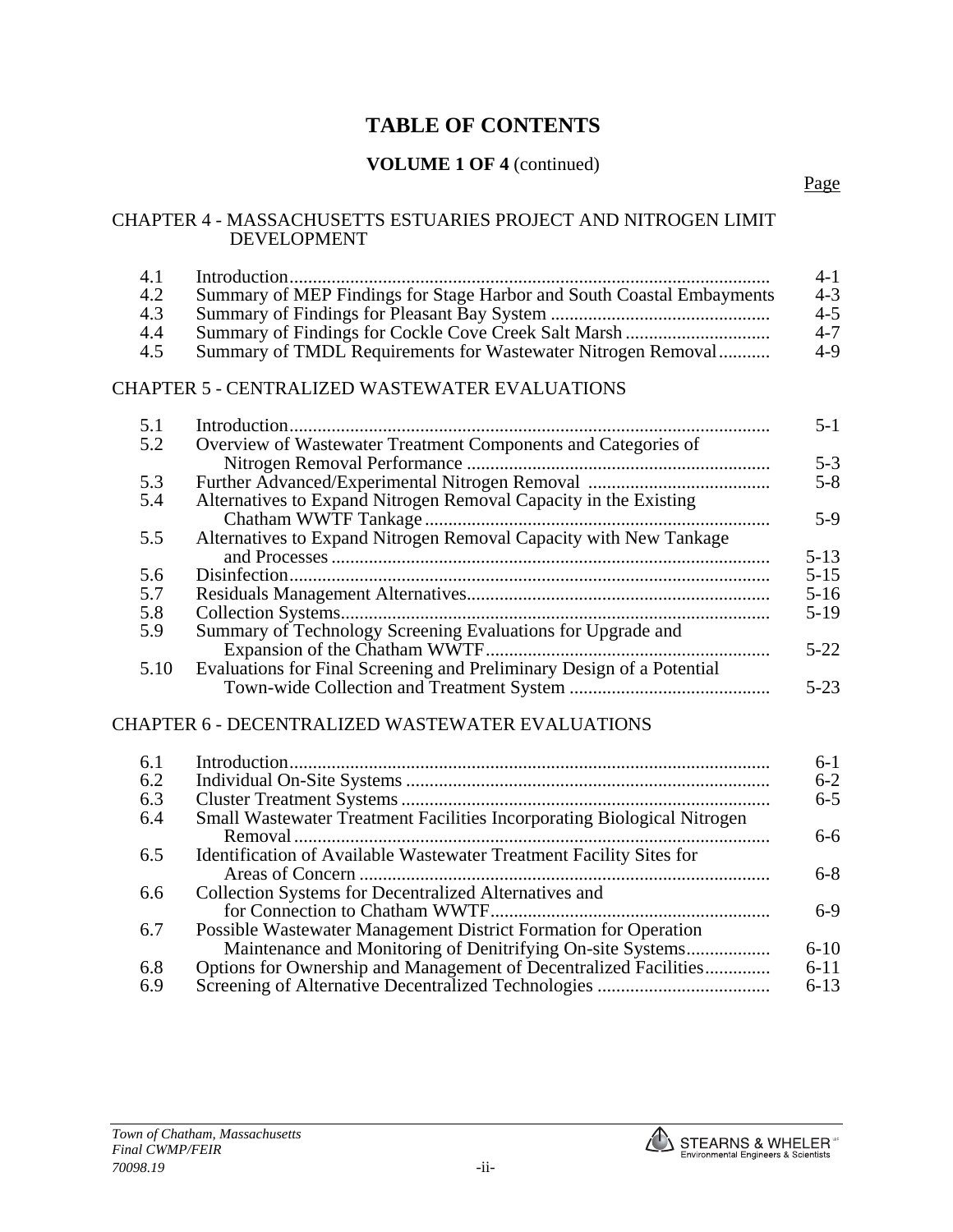#### **VOLUME 1 OF 4** (continued)

#### CHAPTER 7 - SUMMARY OF EVALUATIONS FOR TREATED WATER RECHARGE / REUSE

| 7.1 |                                                                                               | $7-1$    |
|-----|-----------------------------------------------------------------------------------------------|----------|
| 7.2 |                                                                                               | $7-1$    |
| 7.3 |                                                                                               | $7-3$    |
| 7.4 |                                                                                               | $7 - 8$  |
| 7.5 |                                                                                               | $7-9$    |
| 7.6 |                                                                                               | $7-10$   |
| 77  |                                                                                               | $7 - 11$ |
|     | CHAPTER 8 - FLOW AND LOADING REDUCTION AND NON-WASTEWATER<br>NITROGEN MITIGATION ALTERNATIVES |          |

| 8.1  | 8-1      |
|------|----------|
| 8.2  | $8-2$    |
| 8.3  | $8-2$    |
| 8.4  | $8-3$    |
| 8.5  | $8-4$    |
| 8.6  | $8-4$    |
| 8.7  | $8-5$    |
| 8.8  | $8-5$    |
| 8.9  | $8-6$    |
| 8.10 | $8-9$    |
| 8.11 | $8-13$   |
| 8.12 | $8 - 14$ |
| 8.13 | $8 - 15$ |
| 8.14 | 8-17     |

#### CHAPTER 9 - IDENTIFICATION AND EVALUATION OF ALTERNATIVE MANAGEMENT PLANS

| 9.1 |                                                              | $9-1$    |
|-----|--------------------------------------------------------------|----------|
| 9.2 |                                                              | $9 - 20$ |
| 9.3 |                                                              | $9 - 21$ |
| 9.4 |                                                              | $9 - 27$ |
| 9.5 | Town-wide Sewer - Alternative #4 – New WWTF to Treat 1.9 mgd |          |
|     |                                                              | $9 - 31$ |
| 9.6 |                                                              | $9 - 33$ |

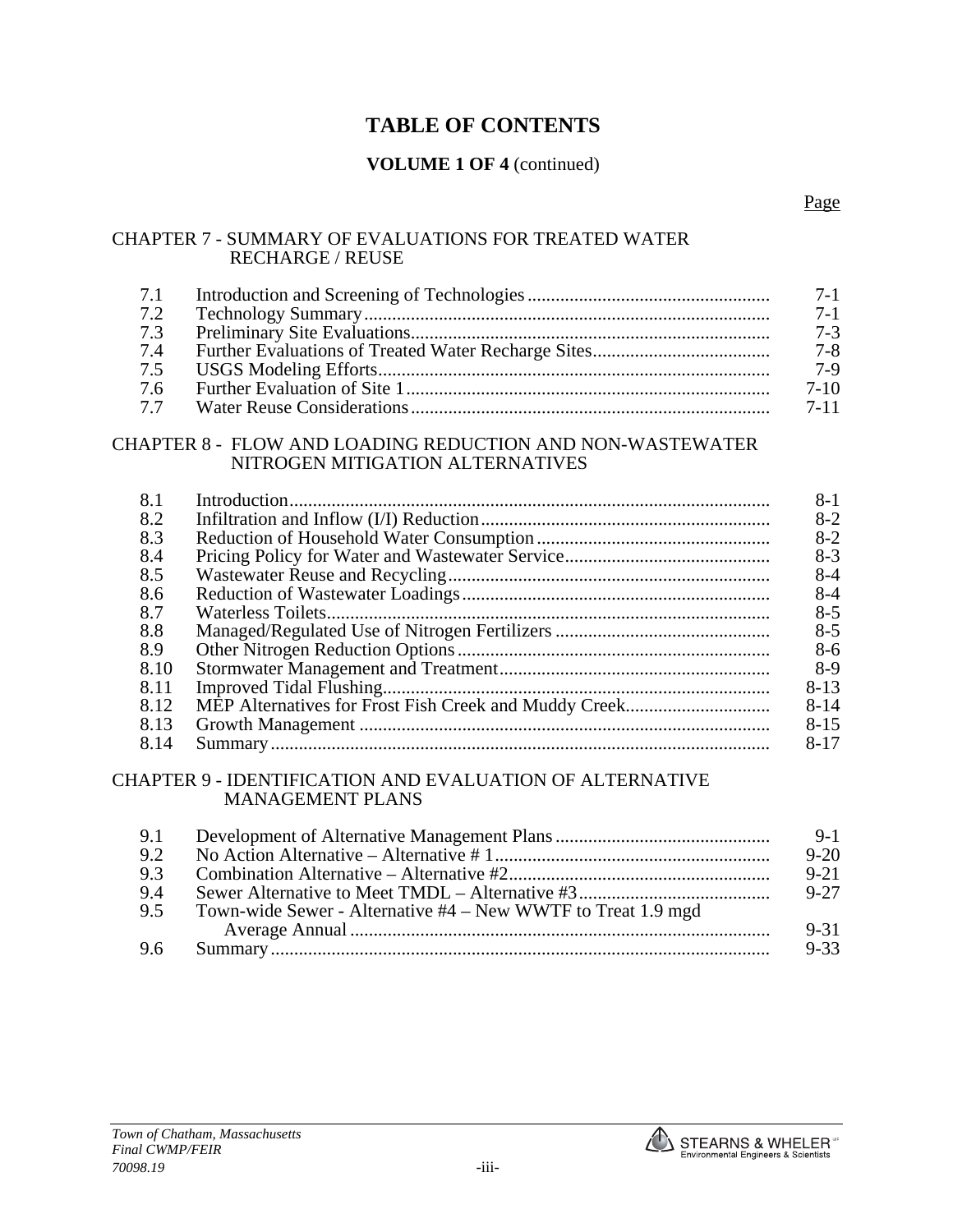### **VOLUME 1 OF 4** (continued)

#### CHAPTER 10 - SUMMARY OF ENVIRONMENTAL IMPACT ANALYSIS

Page

| 10.1 | $10-1$    |
|------|-----------|
| 10.2 | $10-2$    |
| 10.3 | $10-2$    |
| 10.4 | $10-7$    |
| 10.5 | $10 - 14$ |
| 10.6 | $10 - 15$ |
| 10.7 | $10 - 15$ |
| 10.8 | $10-16$   |
| 10.9 | $10 - 17$ |
|      | $10-19$   |
|      |           |

#### CHAPTER 11 - SUMMARY OF RECOMMENDED PLAN

|  | $-11-1$ |
|--|---------|
|  |         |
|  |         |
|  |         |

#### CHAPTER 12 - MEPA DRAFT SECTION 61 FINDINGS AND MITIGATION MEASURES

|                                                                               | $12-1$    |
|-------------------------------------------------------------------------------|-----------|
|                                                                               | $12-1$    |
| 12.3 Planned Mitigation Measures, Implementation Schedule and Estimated Costs | $12 - 4$  |
|                                                                               | $12 - 8$  |
|                                                                               | $12 - 10$ |

#### REFERENCES

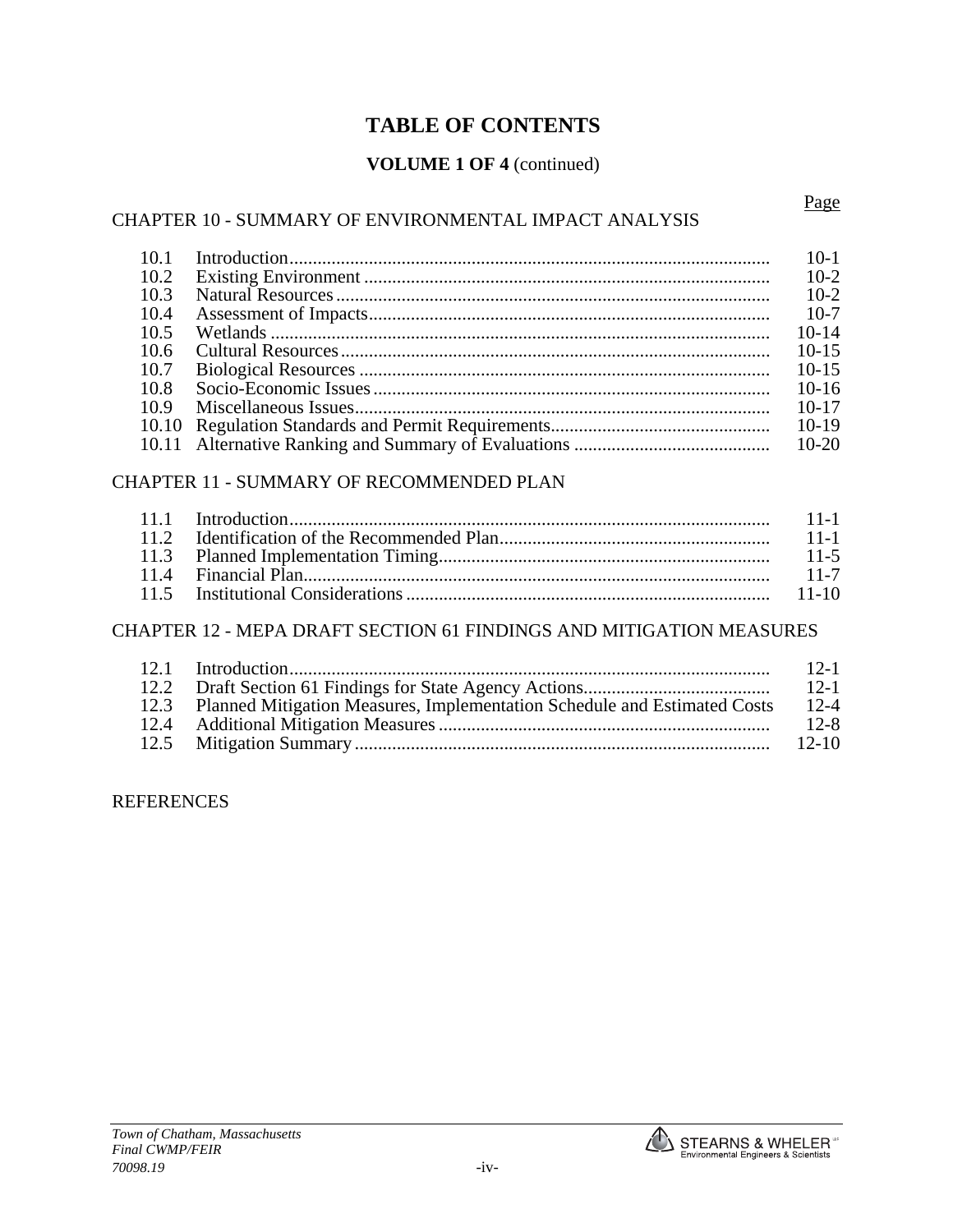# **VOLUME 2 OF 4**

## **LIST OF TABLES AND FIGURES**

### **LIST OF TABLES**

Table

No.

- 2-1 Summary of Major Findings and Recommendations for Chatham Ponds
- 2-2 Summary of Wastewater Nitrogen Removal Needs to Meet the Nitrogen TMDLs
- 2-3 Existing WWTF Flows (2002-2005)
- 2-4 Peaking Factors
- 2-5 Town-Wide Wastewater Flow Estimates (not including Infiltration and Inflow)
- 2-6 Infiltration and Inflow Estimate
- 2-7 Total Estimated Flows for a Town-wide Wastewater Collection and Treatment System
- 2-8 Existing WWTF Flows and Loadings (2002 2005)
- 2-9 Total Estimated Flows and Loadings for a Town-wide Wastewater Collection and Treatment System
- 4-1 South Coastal Bay Nitrogen Loads
- 4-2 South Coastal Embayments Threshold Septic Loads
- 4-3 Present Controllable Watershed Nitrogen Loading Rates
- 4-4 South Coastal Embayments TMDLs
- 4-5 Pleasant Bay Watershed Nitrogen Loads (Relative to Chatham)
- 4-6 Pleasant Bay Watershed Threshold Septic Loads
- 4-7 Pleasant Bay System Loading Capacities (Chatham Related Sub-Embayments Only)
- 4-8 Pleasant Bay System TMDLs (Chatham Related Sub-Embayments Only)
- 4-9 Embayment Septic Percent Nitrogen Removals
- 5-1 Summary of Advanced/Secondary Treatment Technologies
- 5-2 Summary of Disinfection Technologies
- 5-3 Summary of Sludge Processing and Disposal Alternatives
- 5-4 Summary of Collection System Technologies
- 6-1 Embayment AOCs Estimated Number of Vacant Properties (By State Class Code)
- 6-2 Estimated Wastewater Facility Site Capacity
- 6-3 Summary of Decentralized Treatment Technologies

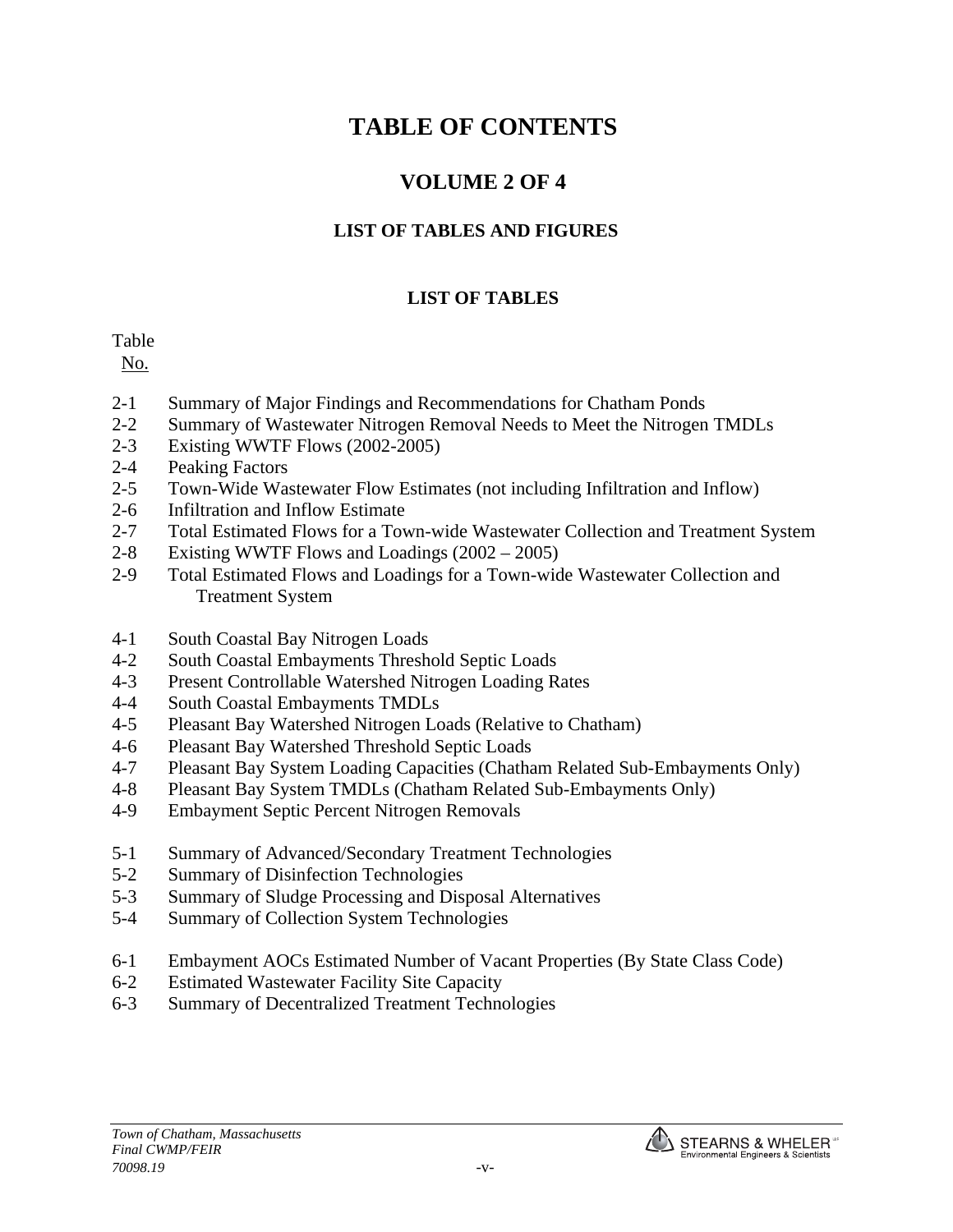### **VOLUME 2 OF 4** (continued)

### Table

No.

- 7-1 Summary of Treated Water Recharge Technologies
- 7-2 Site Identification
- 7-3 Site Evaluation Matrix
- 8-1 Town of Chatham 2007 Sewer Rate Schedule
- 9-1 Estimated Capital Costs for Town-wide Collection System
- 9-2 Estimated Sewer Costs per Sewershed
- 9-3 Cost Estimate for Chatham WWTF Improvements
- 9-4 Alternative #2 Estimated Cost of the Combination Alternative for Watersheds
- 9-5 Phase 1 and 2 WWTF Design Flows
- 9-6 Inventory of Existing and Proposed Facilities and Process Equipment
- 9-7 Sewersheds Necessary to Achieve TMDL Goals
- 9-8 Sewershed Estimated Wastewater Flows and Capital Costs
- 9-9 Total Present Worth Comparison Five Watersheds Alternative #2 vs. Connection to the WWTF
- 10-1 Endangered, Threatened, or Species of Special Concern in the Town of Chatham
- 10-2 Cultural and Natural Resources within Sewersheds
- 10-3 Environmental Impact Assessment
- 11-1 Recommended Plan Cost Summary

## **LIST OF FIGURES**

## Figure

No.

- 1-1 Project Location Map
- 1-2 Initial Phase of Sewer Implementation
- 2-1 Existing WWTF Site Plan
- 2-2 Existing Collection System
- 2-3 1999 NAR Areas of Concern
- 2-4 Wastewater Nitrogen Removals Suggested by MEP
- 2-5 Treated Water Recharge Sites Evaluated with the Subsurface Investigation

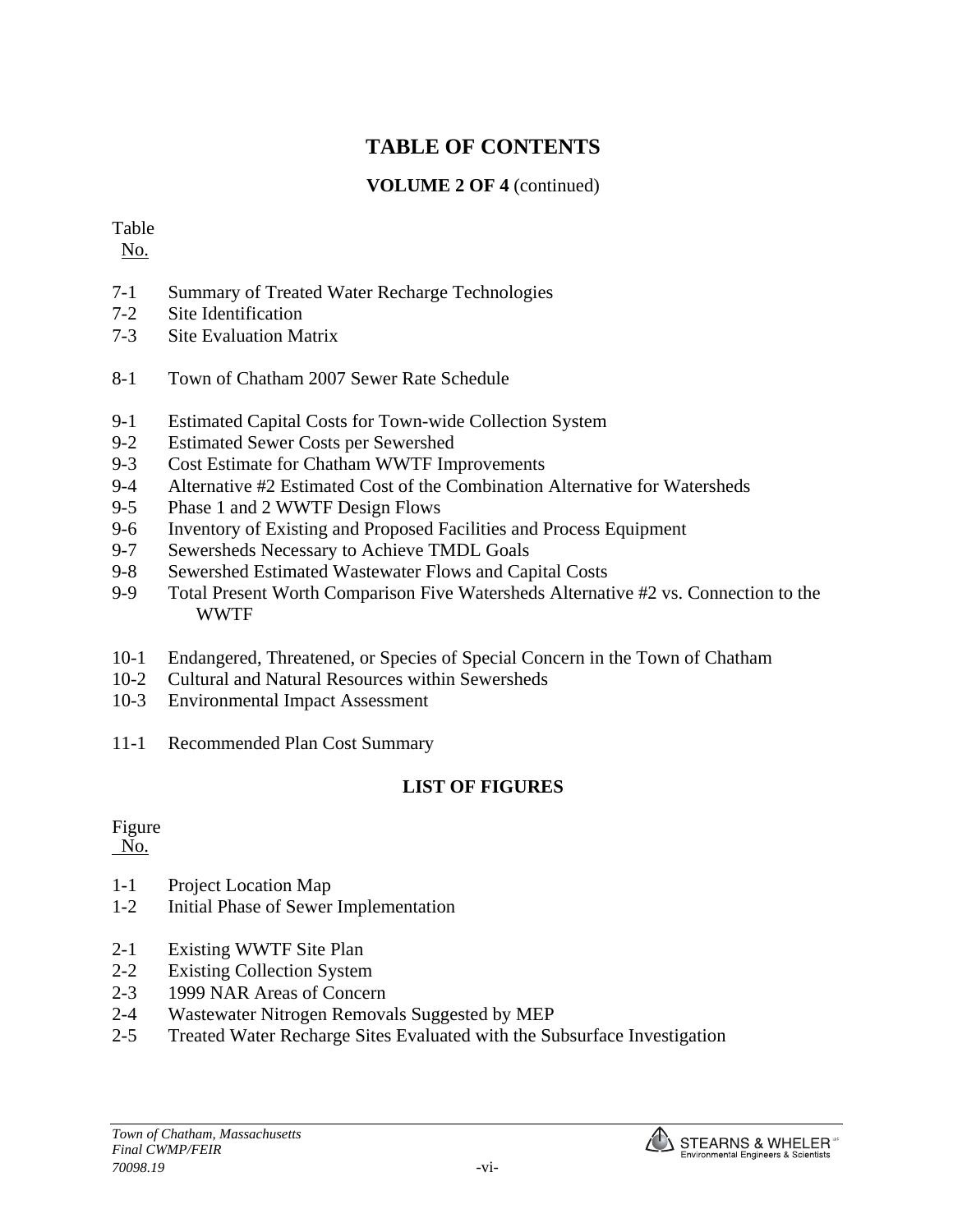### **VOLUME 2 OF 4** (continued)

#### Figure No.

- 5-1 Phase I and Phase II Sewer Layout
- 9-1 Town-wide Preliminary Sewer Layout
- 9-2 WWTF Preliminary Design
- 9-3 WWTF Preliminary Design with Potential Treated Water Recharge Area
- 9-4 WWTF Treated Water Recharge Sand Beds @ 30 gpd/sf
- 9-5 Combination Alternative Alternative #2
- 9-6 Sewersheds to Meet TMDL Goals Alternative #3
- 10-1 Topography
- 10-2 Water Resources Areas
- 10-3 Water Resources and Natural Habitats
- 10-4 Coastal Issue Areas
- 10-5 Locus Map of WWTF
- 10-6 FEMA Flood Zone Near WWTF
- 10-7 Natural and Historic Resources Near WWTF
- 11-1 Proposed CWMP and WWTF Initial Implementation Schedule
- 11-2 Proposed Phase 1 and Phase 2 Implementation Schedule

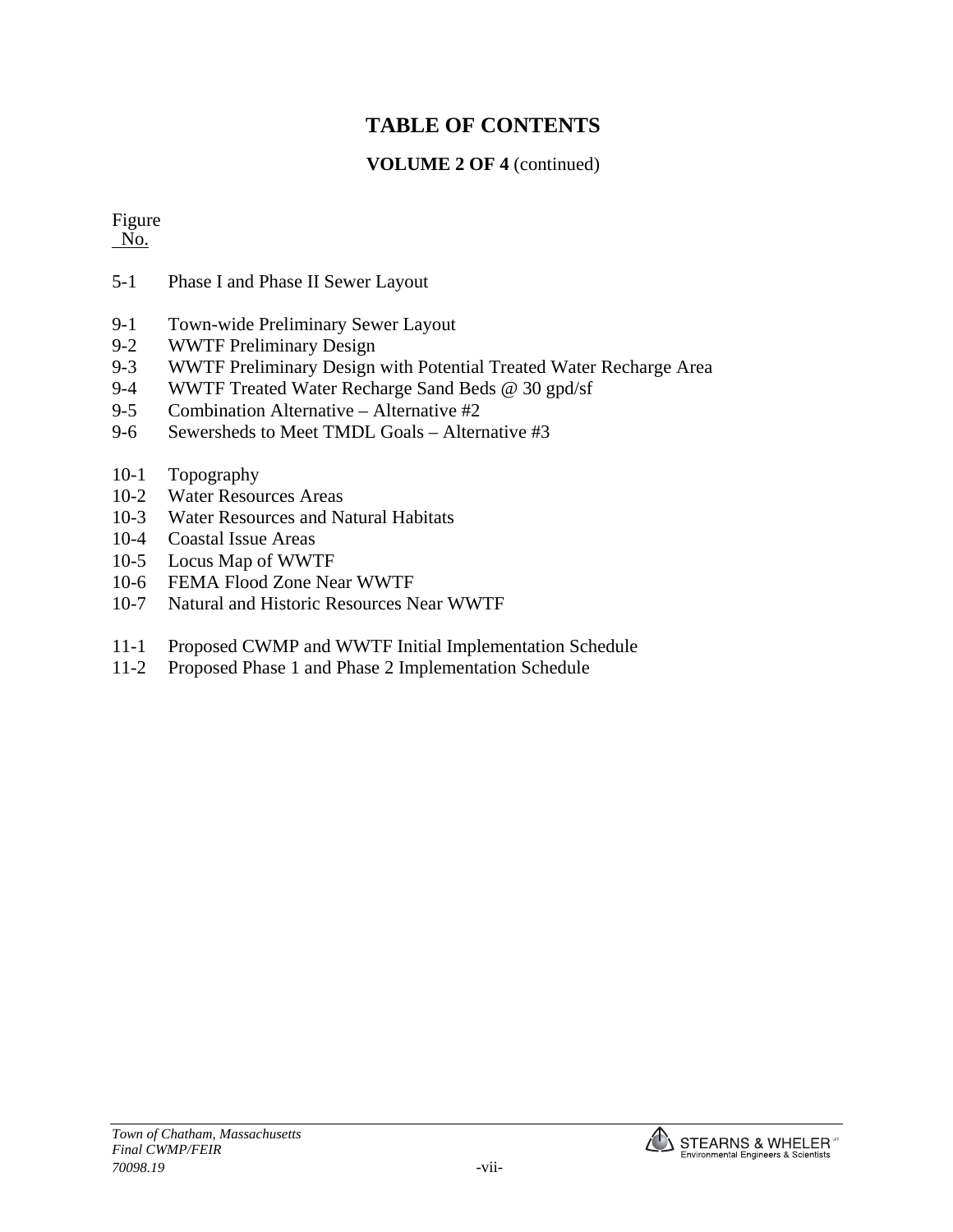# **VOLUME 3 OF 4**

## **LIST OF APPENDICES**

### Appendix

- A-1 October 29, 1999 Certificate of the Secretary of the Executive Office of Energy and Environmental Affairs (EOEEA)
- A-2 April 9, 2004 Environmental Review Certificate on Notice of Project Change
- A-3 June 13, 2008 Certificate of the Secretary of the Executive Office of Energy and Environmental Affairs (EOEEA) Draft EIR/Facilities Plan, 2nd Notice of Project Change
- B April 21, 2009 Memorandum Comments on June 13, 2008 DCWMP/DEIR and NPC **Certificate**
- C Action Plan for the Town of Chatham Ponds
- D Technical Memorandum on findings of USGS Modeling for Effluent Recharge Alternatives and Effects on a Landfill Plume, July 2005, and Preliminary USGS Particle Track Figures 1-7
- E Infiltrating Load Test Report, July 2006
- F Treated Water Recharge Site Evaluations, June 2007
- G Technical Memorandum on Groundwater Modeling, June 2007, and MassDEP Review Letter dated December 2006
- H Administrative Consent Order with DEP